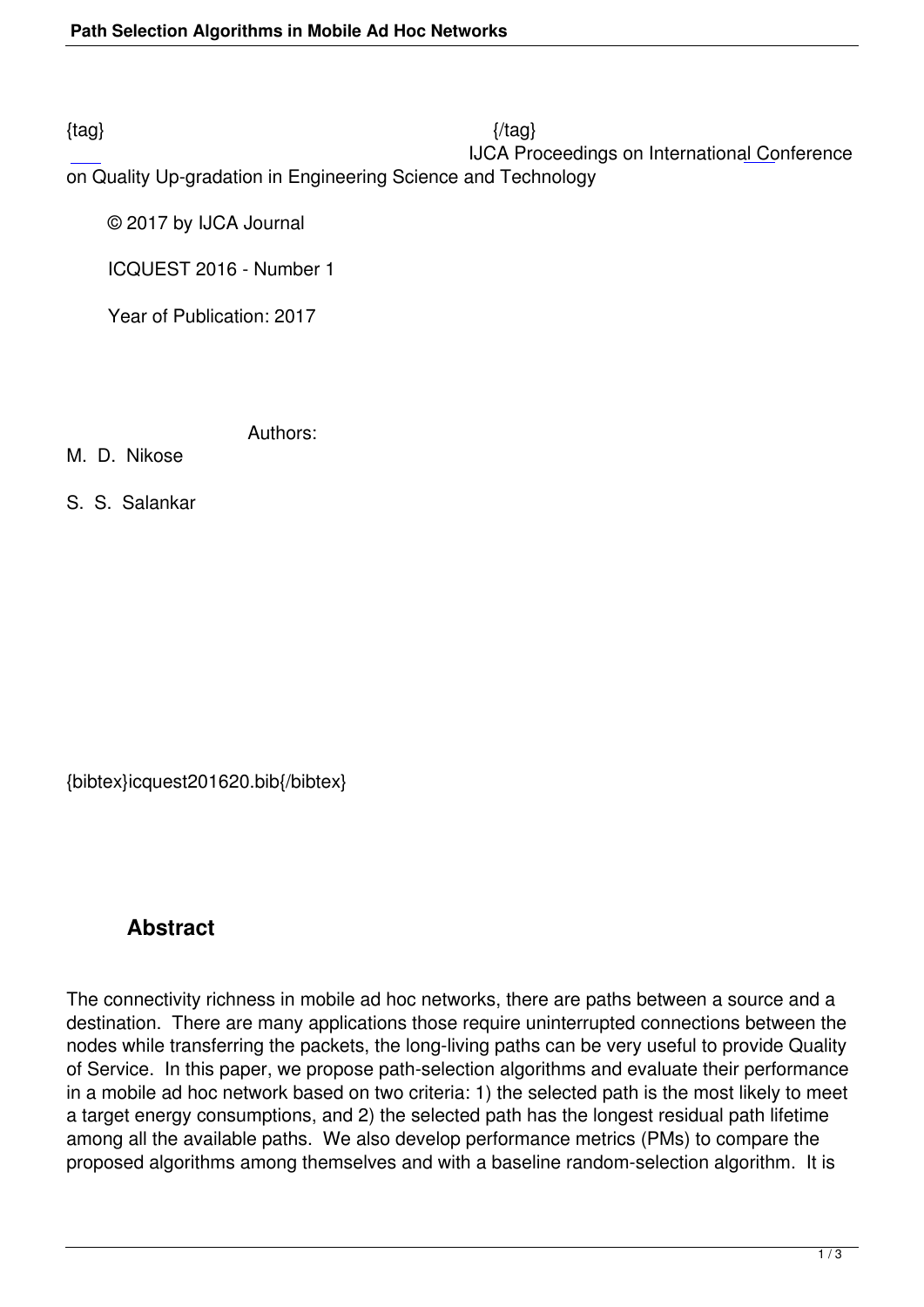found that path selection algorithms demonstrate comparable performance than existing algorithm. As the number of node increases, the proposed algorithms yield even greater performance gain over the baseline algorithm.

## **Refer**

## **ences**

T. Camp, J. Boleng, and V. Davies, A Survey of Mobility Models for Ad Hoc Network Research, WCMC: Special issue on Mobile Ad HocNetworking: Research, Trends and Applications, 2002, Vol. 2, No. 5, pp. 483-502

S. K. Das, A. Mukherjee, S. Bandyopadhyay, K. Paul, and D. Saha, Improving Quality–of–Service in Ad-Hoc Wireless Networks with Adaptive Multi–path Routing, IEEE Global Telecommunications Conference, Vol. 1, 2000. pp 261–265

M. Gerharz, C. deWaal, M. Frank, and P. Martini, Link Stability in Mobile Wireless Ad Hoc Networks, 27th IEEE Conference on Local Computer Networks, Nov. 6-8, 2002. pp 30–39

M. Gerharz, C. de Waal, P. Martini, and P. James, Strategies for Finding Stable Paths in MobileWireless Ad Hoc Networks, 28th IEEE Conference on Local Computer Networks, Oct. 20-24, 20023. pp 130–139

 - E. Y. Hua and Z. J. Haas, Study of the Effects of Mobility on Residual Path Lifetime in Mobile Ad Hoc Networks, submitted to Second IEEE Upstate NY workshop on Communication and Networking, Nov. 2005

S. - J. Lee and M. Gerla, Split Multi-path Routing with Maximally Disjoint Paths in Ad hoc Networks, IEEE International Conference on Communications, 2001, Vol. 10, pp 3201–3205

 - B. Liang, Z. J. Haas, Predictive Distance-Based Mobility Management for Multidimensional PCS Networks, ACM Transactions on Networking, Vol 11, No. 5, Oct. 2003. pp718–732

 - Nasipuri and S. R. Das, On–Demand Multi–path Routing for Mobile Ad Hoc Networks, Computer Communications and Networks, 1999, pp 64–70

A. Nasipuri, R. Casta~neda, and S. R. Das, Performance of Multipath Routing for On-Demand Protocols in Mobile Ad Hoc Networks, Mobile Netwokrs Application Journal, 2001, vol. 6, no. 4, pp 339–349

P. Samar and S. B. Wicker, On the Behavior of Communication Links of a Node in a Multi-hop Mobile Environment, Fifth ACM International Symposium on Mobile Ad Hoc Networking and Computing, 2004

W. Su, S. -J. Lee, and M. Gerla, Mobility Prediction and Routing in Adhoc Wireless Networks, International Journal of Network Management, 2001, vol. 11, pp3–30

A. Tsirigos and Z. Haas, Multi-path Routing in the Presence of Frequent Topological Changes, IEEE Communications, vol. 39, issue 11, Nov. , 2001, pp132–138

A. Tsirigos and Z. J. Haas, Analysis of Multipath Routing - Part I: The Effect on the Packet Delivery Ratio, IEEE Transactions on Wireless Communications,vol. 3, no. 1, Jan. 2004, pp. 138–146

 - C. -K. Toh, Associativity Based Routing for Ad Hoc Mobile Networks Wireless Personal Communications Journal, Special Issue on Mobile Networking and Computing Systems, Mar.